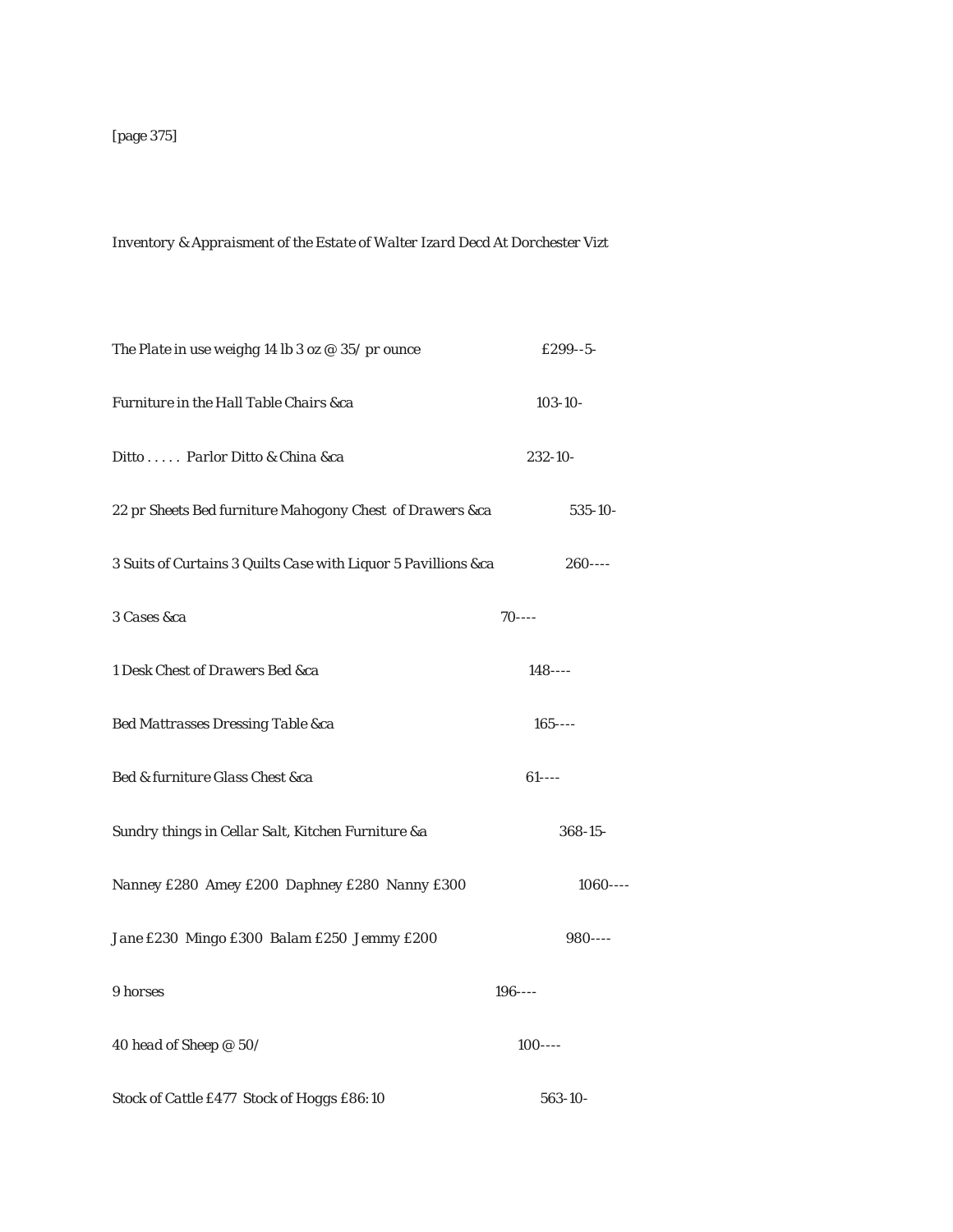| Carts &c £50 Corn & Pease £463 Ruff Rice £62:10    | 575-10-    |
|----------------------------------------------------|------------|
| Old Grinding Stone Mill &ca £6 1 Gun £5            | $11$ ----  |
| Scieves Riddles & Fan                              | $11$ ----  |
| Plantation Tools & old Iron                        | $30$ ----  |
| Whip Saws X Cut Saw &ca £22 Iron pots £6           | $28 - - -$ |
| Robin Phillis & seven Children                     | $1760---$  |
| Andrew Abigail & three Children                    | $700---$   |
| Isaac Bella & eight Children                       | $1270---$  |
| Morris & Jeffrey                                   | $320---$   |
| Sandy £290 old Mingo £100 Besenty £300 George £300 | $990---$   |
| Neger £300 Brutus £280 James £280                  | $860---$   |
| Harford Cate & four Children                       | $960---$   |
| Frank Statira & two Children                       | $800---$   |
| Will £300 Ansuber £300 Sam £140                    | $740--$    |
| Cassander & 3 Children                             | $450$ ---- |
| Smart Grace & 2 Children                           | $1060---$  |
| Quash £100 Buck Priscilla & 5 Children             | $1090---$  |
| York Barbara & 5 Children                          | $830---$   |
| Mingoe & two Children                              | $375$ ---- |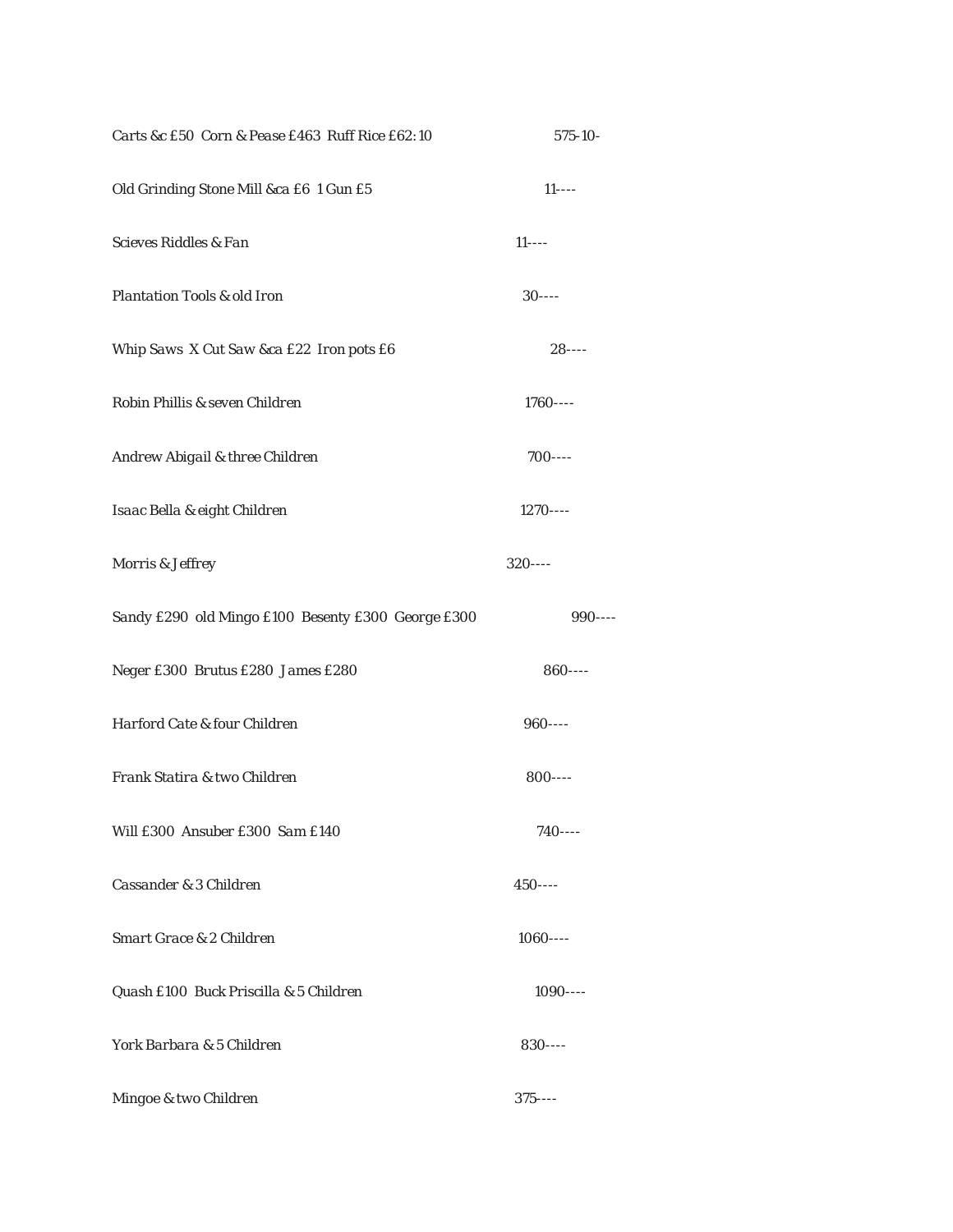| Leah £160 Sampson £1 Wally £40                           | $201$ ---- |
|----------------------------------------------------------|------------|
| The one half of a Schooner £500 Manuel £300 Dick £300    | $1100---$  |
| 250 lb Indico £187:10 A remnt oznbgs £3 an old Gun $40/$ | 192-10-    |
|                                                          |            |

 *£19497----*

*Apprais'd this 1st Janry 1750/1 By George Sommers)*

 *Paul Jennys)*

 *John Ioor )*

[page 376]

*Inventory & Appraisement of the Estate of Walter Izard Deceased at his Cowpen Plantation*

| Cyrus Sarah & Child                    | $f.530$ ------ |
|----------------------------------------|----------------|
| Joe £300-Bram Peggy & 3 Children £830- | $1180$ -----   |
| Nero Ron and Eight Children            | $1740$ -----   |
| Bacchis Lucy & four Children           | $660$ ------   |
| Caro Chloe & two Children              | $620$ -----    |
| Paimus Dinah & four Children           | $1040$ -----   |
| Harry Darcas & Child                   | $600$ ------   |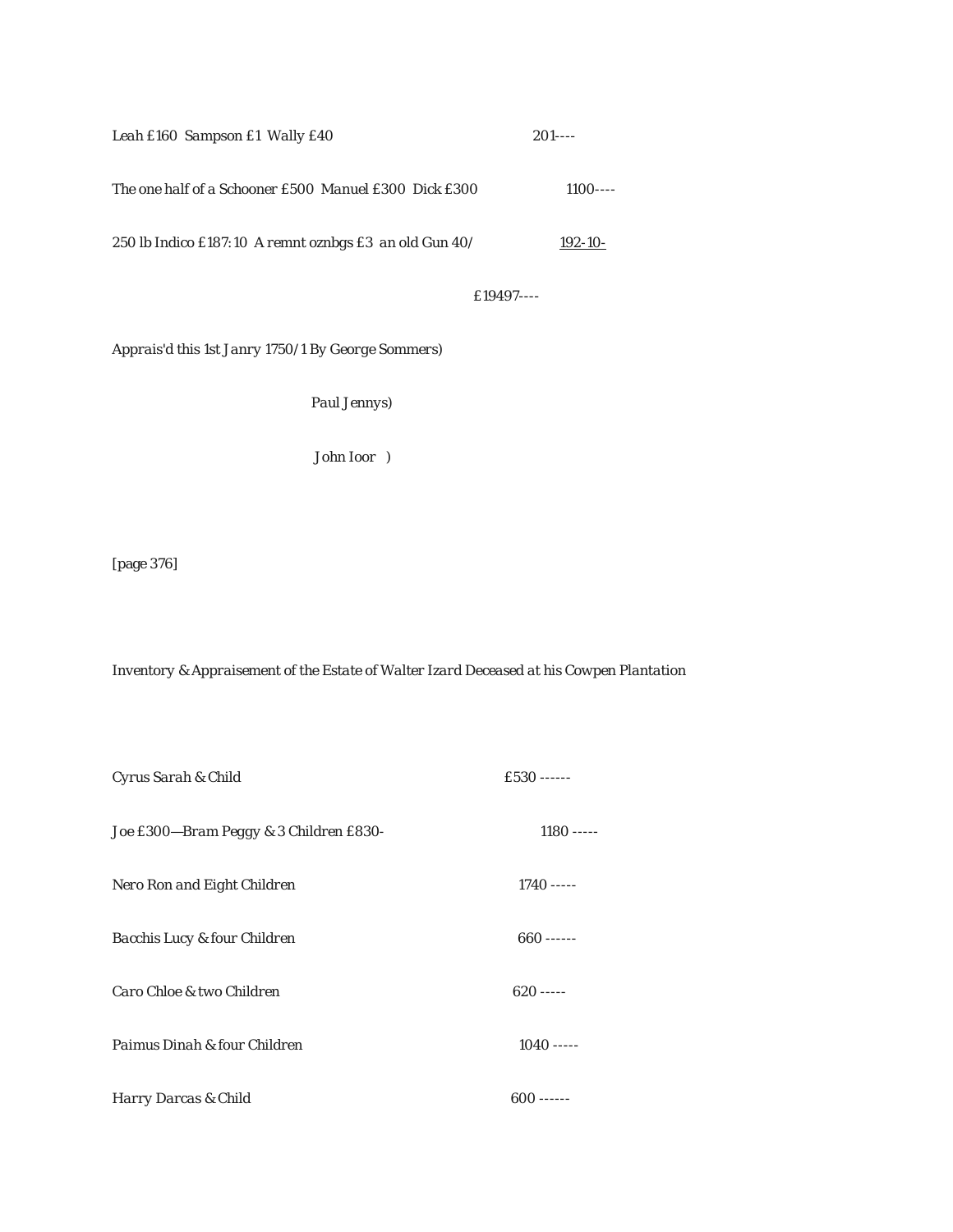| Toney Beck & 3 Children                            | $650$ ------  |
|----------------------------------------------------|---------------|
| Marlborough Lucy & Child                           | $560$ ------  |
| Diego Maria & Child                                | $530$ ------  |
| Abell Molley & two Children                        | $490$ ------  |
| Jemmy Sue & 3 Children                             | $765$ ------  |
| Toney & June Scipio & Sarah, Hector Parthena/old   | $400$ ------  |
| Tom £280 - June £280 - Bridgewater £290            | $850$ -----   |
| Cypruss £250 - Sharper & 2 Children £490           | $740$ ----    |
| Jack £100 - Oxford £280- Casar £200 - Hector £280- | $860$ ------  |
| Stock of hoggs £101-15 - Stock of Sheep £57-10     | $159 - 5 -$   |
| Stock of Horses £110 - Stock of Cattle £568:10     | $678 - 10 -$  |
| Plantation tools Carts Yokes & Chains &c.          | $148$ ------  |
| Rice Pease & Corn upon the Plantation              | $565$ -----   |
| 8 Blankets                                         | $16$ ------   |
|                                                    | £13861-15 --- |

 *Appraised, this 3d. January 1750 ---*

 *by John Joor*

 *Paul Jenys*

 *George Summers -------*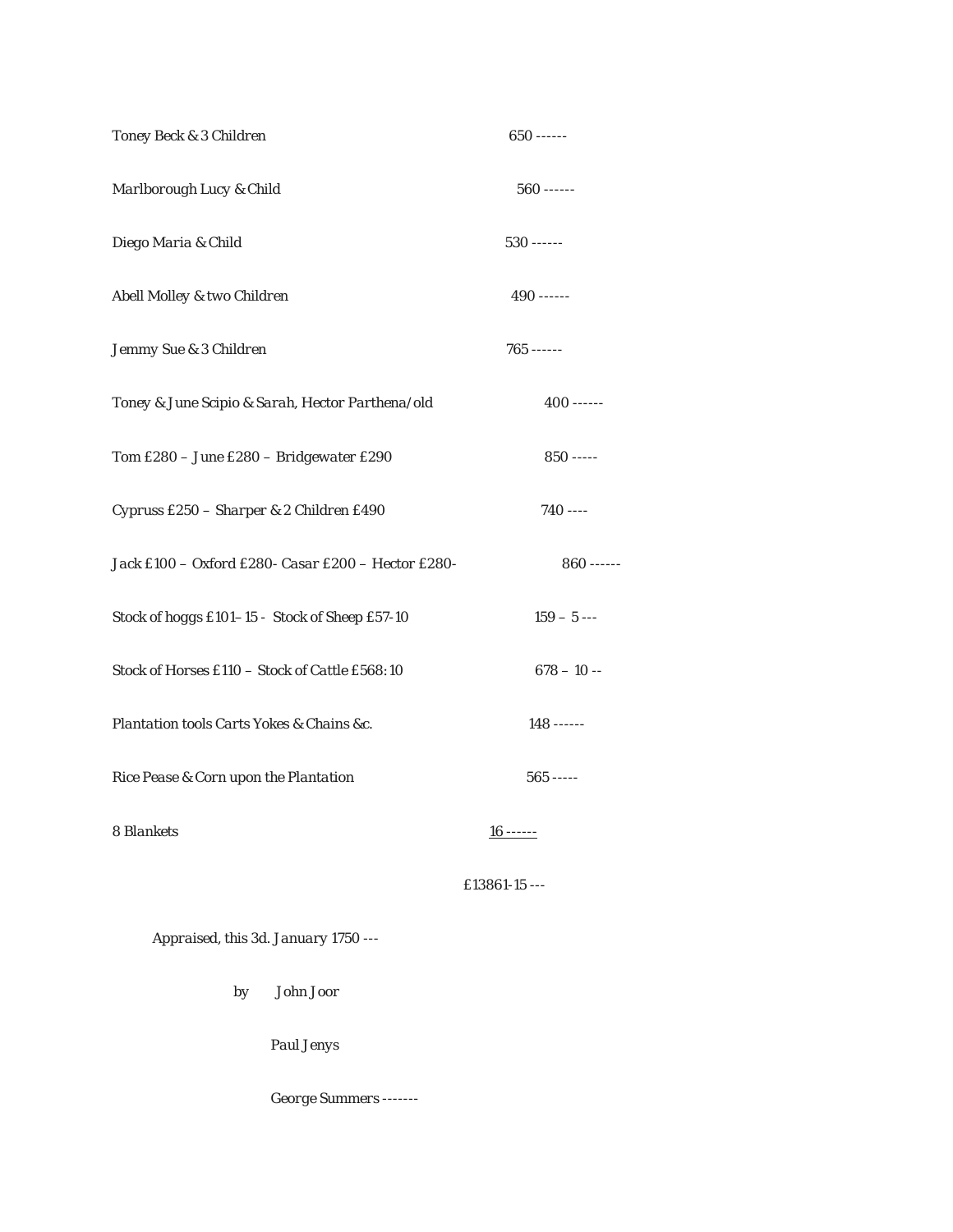*Inventory & Appraisement of the Estate of Walter Izard Deceased at his two Plantations in Prince Williams Paris. Granville County vist. ---*

| Toney & two Children £470 - Limus Wife & 3 Children £760       | £1230 -----   |
|----------------------------------------------------------------|---------------|
| Quash Wife & five Children                                     | $885$ ------  |
| Cheal Wife & two Children                                      | $585$ ------  |
| Cromwell Wife & Child                                          | $450$ -----   |
| Old Mansauley Wife & 2 Children                                | $390$ -----   |
| Cuffee Wife & two Children                                     | $1020$ -----  |
| Simon & Wife                                                   | $360$ ------  |
| Jemmy & Wife                                                   | $460$ ------  |
| <b>Barbary &amp; Child</b>                                     | $320$ ------  |
| Patrick £200 - Solomon £280 - Oliphant £120                    | $550$ ------- |
| Jubilee £300 - Dewy £220 - Quash £260 - Obediah £200 Renty £50 | $7.030$ ----- |
|                                                                |               |

 *Carried over £ 13280 ------*

[page 377]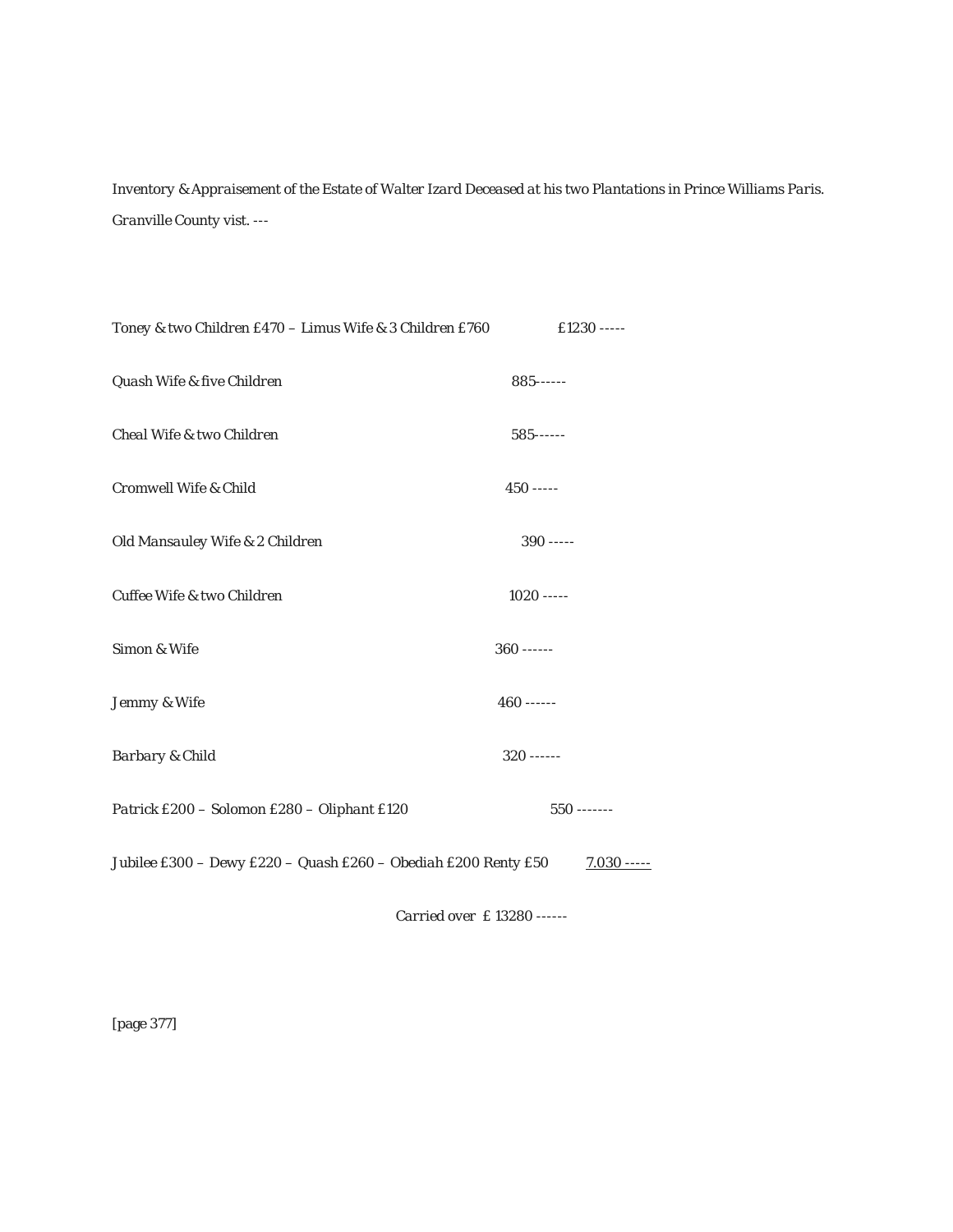|                                             | <b>Brought Forward</b>                                             | £13280 -----         |               |
|---------------------------------------------|--------------------------------------------------------------------|----------------------|---------------|
|                                             | Guy £130 - Jumper £200 - Johnny Wife & 3 Children £645 975 ------- |                      |               |
| Tom & Wife                                  |                                                                    | $480$ --------       |               |
|                                             | Mingo £250 - Samuel £250 - Titus Wife & two Children £445          |                      | $945$ ------  |
| Adam Wife & Child                           |                                                                    | $560$ ------         |               |
|                                             | Abigail £170 – Prince £300 – Brass & Wife £290 – June £220         |                      | $900$ ------  |
|                                             | Ormond £170 - Jack £230 - Scipio & Wife £430                       |                      | $830$ ------  |
| Casar & Child £380 - Saul Wife & Child £575 |                                                                    |                      | $955$ ------- |
| Old Prince Wife & 5 Children                |                                                                    | $760$ ------         |               |
| Toney £250 David Wife & 6 Children £880     |                                                                    |                      | $1130$ ------ |
| Philip & Wife                               |                                                                    | $520$ ------         |               |
| Sambo                                       |                                                                    | $60$ ------          |               |
| Plantation Tools Carts &c.                  |                                                                    | $165 - 5$ -----      |               |
| Rice Pease Corn &c.                         |                                                                    | $4840 - 7 - 6$ ----- |               |
| <b>Stock Cattle Horses &amp; Hogs</b>       |                                                                    | $695:15$ ----        |               |
| Mattrasses Blanketts &c.                    |                                                                    | 31.7.6               |               |
|                                             |                                                                    | £27204.15 ----       |               |
|                                             |                                                                    |                      |               |

 *Appraised this 1st Febry 1750/1*

 *By George Cussings*